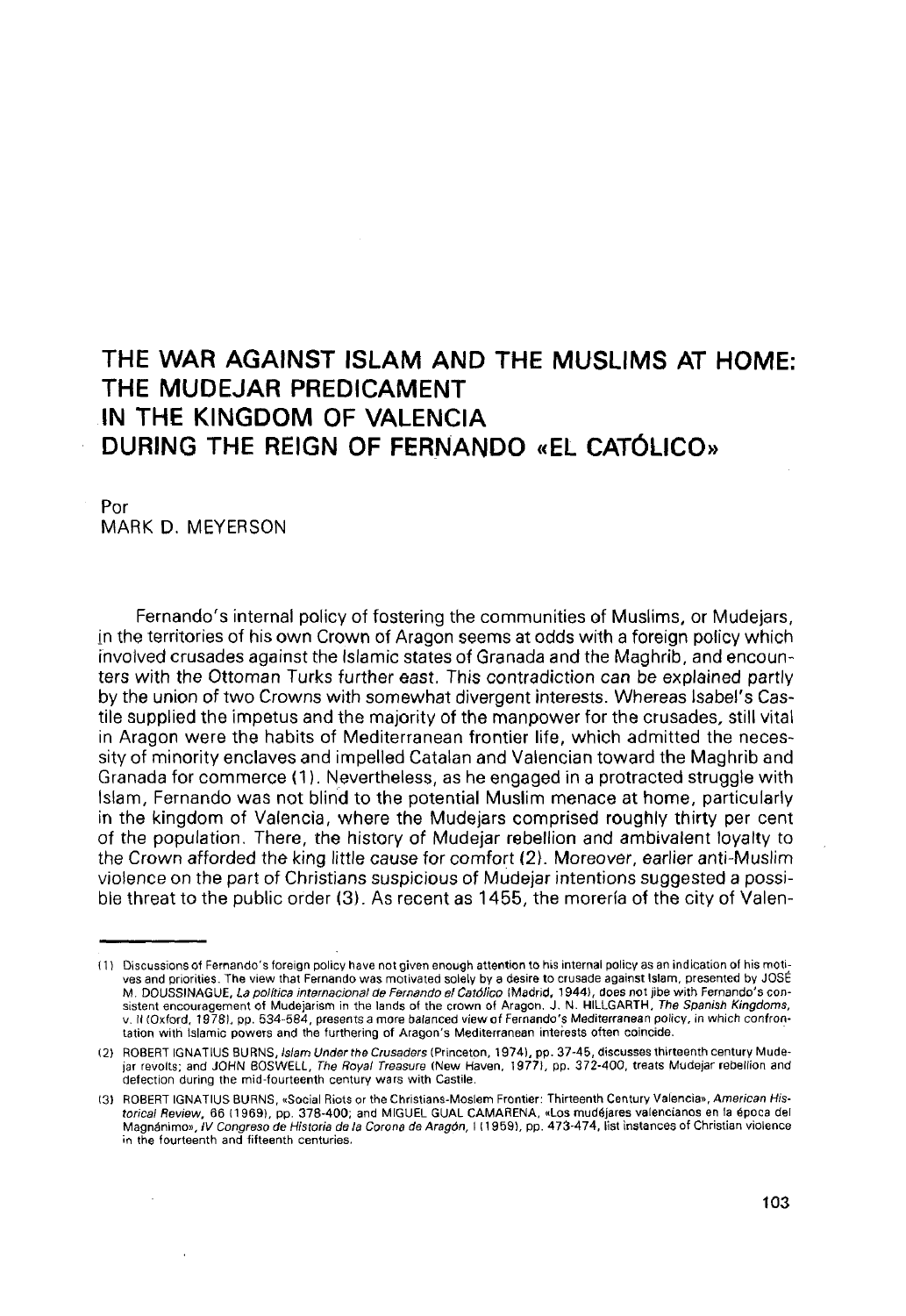cia had been assaulted by mobs distressed by severe economic hardship and fearful of a rumored Nasrid offensive with an attendant Mudejar rising (4).

In thís paper we will discuss how conflicts with specific Muslim foes affected Fernando's perception of and policy toward his Muslim subjects in the kingdom of Valencia, and how the Mudejars themselves responded to the intensification of the perennial confrontation between Christianity and Islam.

Of the Islamic powers which Fernando had to face, the expanding empire of the Ottoman Turks posed the greatest threat. The danger peaked in August, 1480, when the torces of Mehmet the Conqueror captured Otranto on the Italian mainland, possibly as a prelude to the conquest of Sicily, an Aragonese possession, and of Rome itself. The crisis passed when the death of Mehmet compelled a Turkish withdrawal from Otranto in September, 1481.

During these critical months, Spain's ascendancy over Islam in the west suddenly seemed precarious. Turkish advances rendered the sultanate of Granada more formidable and the allegiance of Fernando's Muslim subjects more uncertain. Fernando was anxious about the possibility of a Mudejar reaction in Valencia to Ottoman successes. In December, 1480, he reminded his officials of the Turks' entry into Italy and then, noting Valencia's proximity to Granada, fretted over the fact that his kingdom had such a large number of Muslim inhabitants who were well armed and had access to its castles. Having had to postpone the crusade against Granada to counter the Turkish menace, Fernando determined at least to neutralize the Mudejars, lest they should «...make some effort in our disservice and of our Lord God and in damage of that kingdom». He ordered that all Muslims in the kingdom be disarmed and denied access to or custodianship of castles, so that «...we may be without any fear of the said Moors (5)».

However, Fernando added that his officials should act as they deemed best, with out causing any «...inconvenience orscandal (6)». In effect, this meant that they could do very little. Although arms control could be exercised in royal cities and towns (7), seigneurial opposition made it unfeasible in the baronies where the majority of Muslims resided (8). Indeed, documents from 1487 and 1502 describe the Mudejars as still armed to the teeth (9). Lacking evidence of Mudejar activity suggesting insurrec-

<sup>(4)</sup> GUAL, «Mudéjares», pp. 472-494, gives an account of the attack and notes that, a few days after, the cry «moros venen!» sent armed men scrambling to the city's walls. JOSÉ HINOJOSA MONTALVO, «Las relaciones entre los reinos de Valencia y Granada durante la primera mitad del siglo XV», in Estudios de Historia de Valencia (Valencia, 19781, pp. 101-103, sees the assault on Valencia's morería in 1455 as resulting from the fear of a rumored Nasrid offensive, and notes that the jurats of Valencia described the Mudejars as «nostres enemichs publichs».

<sup>[51</sup> ACÁ: C 3605. 87r (13 December, 1480): «...no ignoran la entrada del Turch en la Italia per la qual cosa ab diligencia e gran sollioitud se deíveln entendre en fer los provisons degudes per forma que en nostres regnes e terres per negligentia e no cura se seguis algun inconvenient e perque vosaltres no ignoran aquex nostre Regne de Valencia quanta vícinitat te al Granada y quant gran nombre de moros hi habiten los quals segons soms informáts teñen moltes armes e teñen entrada y participi en alguns castells e fortalezes. E porias sdevenir que ab aqüestes novitats del Turch fessen qualque assaig en deservey de nostre Senyor Deu e nostre e dan de aqueix Regne. Per go... havem deliberat que vosaltres pensen per quina via millor o pus tanta e comoda sense inconvenient o scandel algu se poran levar totes les armes als mors habitants en aqueix Regne axi en ciutats viles e fochs nostres com de barons e de ecclesiastichs. E que sia prohibit ais dits moros entrar en fortalezes... E si alguns moros teñen alcaydies de alguns castells que sia provehit que aquells los sien llevades per forma que sense recel algu deis dits moros puixam star...».

<sup>(6)</sup> ACÁ: C 3605: 87r.

<sup>(71</sup> ARV: B 1156: 874r-v (12 October, 1480), and ARV: B 1157: 265v-266r (27 June, 1482), are examples of licenses for bearing arms granted to Muslims. ARV: B i 160: 270r (16 August, 1491): the justice of Onda confíscales Muslim's arms.

<sup>(8)</sup> AMV: g<sup>3</sup> 29: 247v-248r (15 February, 1481). While informing Fernando of their own concern about the Mudejars' intentions in the wake of Turkish successes, the jurats of Valencia noted that the seigneurs would prefer to maintaín the «status quo» instead of taking action against the Mudejars: «E iatsia que los qui teñen heretats poblades de moros volrien ques lexasa benefici de natura empero axi per... benefici deldit Regne de Valentía es mílor proveyrhi perqué lo dit vostre Regne sia preservat de irreparable ruyna».

<sup>(9)</sup> ACÁ: C 3665: 72r (23 April, 1487): «...cascun moro segons se díu te en sa casa armes sobrades moltes mes de les que cascu dells ha mester». ARV: C 650: 242r-243v (12 April, 15021.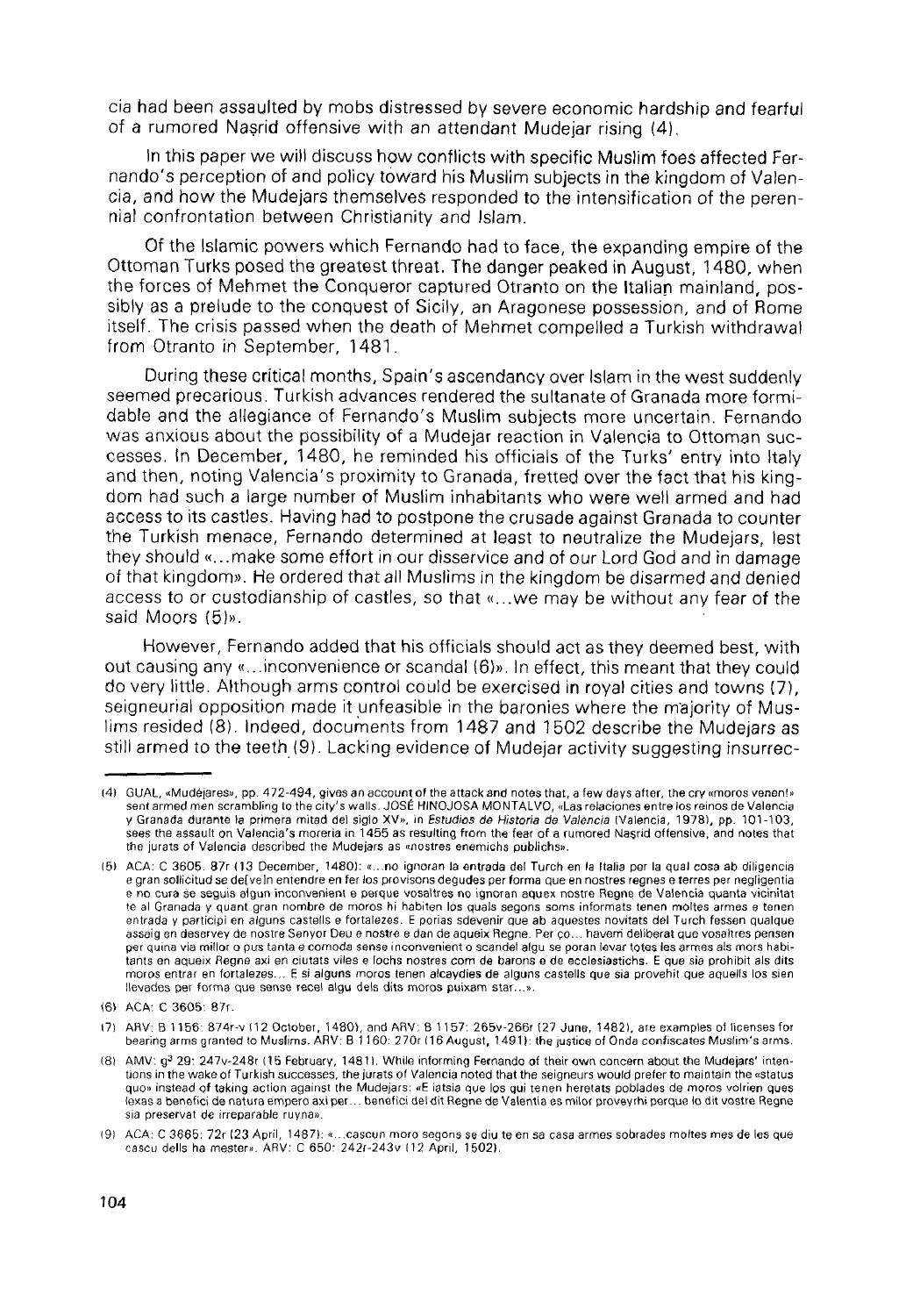tion, royal officials kept only a cautious eye on the Moors without unnecessarily upsetting them by the applícation of a firm hand.

The Turks continued to preoccupy Fernando throughout the 1480s, and, so long as Islam was politically alive in Granada, the Mudejars remained a related, though by no means constant, concern. In 1487 Fernando received disturbing information that the Mudejars had dispatched two envoys to «the Turk», Bayezit II, to inform him of Spain's war against Granada and to request support for the Nasrids before all was lost. The envoys had suggested that Bayezit send his soldiers to Valencia, and there, as in the other Spanish kingdoms, 200,000 Muslims would rise up in their favor and bring about the «...damage-and destruction of the Christians». The king's reaction was restrained. He ordered only a discreet investigation of the rumors. There survive neither responses to Fernando's queries ñor record of the punishment of Mudejar subversives (10).

The rumors seem ridiculous. Certainly, with his hands full in the east and in Egypt, Bayezit was not in any position to mount an invasión of Spain and thereby lend substance to Mudejar plans. Nevertheless, this does not exonérate the Mudejars of the intention of rebellion under propitious circumstances. It is very much within the realm of possibility that Mudejar-Ottoman contact had, in fact, been established.

By 1487 Nasrid poetic appeals for assistance reached both Ottoman and Mamluk courts. Bayezit responded by sending the privateer Kemal Reis to the western Mediterranean on a reconaissance mission. Reis based himself as a corsair in Bougie and Bóne and is thought to have made contact with Granadan Muslims somewhere along Spain's southeastern coast. The close ties between Valencian and Granadan Muslims, the great concern for Granada expressed in the Mudejars' alleged embassy, and the embassy's temporal conjunction with the Nasrid appeal lead to the conjecture that Mudejar envoys in the company of Granadan counterparts met not with Bayezit, but with Kemal Reis on either-the Andalusian or the Maghriban coast (11). The Mudejars were certainly in touch with Ottoman corsairs by 1502 (12). Earlier contacts, while there was still some hope for the Nasrids, do not seem improbable. In any case, once Granada was conquered, the threat of an Ottoman invasión in relief of the Nasrids was removed, and with it the possibility of a large-scale Mudejar insurrection.

The initial years of Fernando's reign saw a continuation of Valencia's trade with Granada and the Maghrib, in which Mudejar merchants played an important role (13).

<sup>(101</sup> ACÁ: C 3665: 72r (23 April, 1487): «E que axi matex havrien (the Muslim ajamas of the kingdom) elets e diputats dos moros per missatgers la hu de la morería de Xativa el altre de la de Paterna apellat Pacoret e aquells havrien tramesos al Thurch per notificarli la guerra que per nos se fa al dlt rey de Granada e la perdicio en que aquell ere si per lo dit Thurch no fos subvengut e ajudat, la qual ajuda havla esser tremetre ses gents en nostres regnes e signantment en Jo dit regne de Valencia en lo qual e en los altres li notificaven trobaria docents milia combatents moros qui de continent se levarían en sa ajuda e favor contra les crestians en deservey nostre e dan e destruccio deis crestians-.. vos... manam... que... reeban verídica informacio redigida en scrits de totes les damunt dites coses...e aquella closa segell orda e fe fahent nos trametan perqué vista puixam provenir sobre les dites coses degudament miganpant justicia en castich e punitio de les dits moros e morerias juxta los crims excessos e delicies que contra aquells e aquelles legitlmament se provaran».

<sup>(111</sup> RACHEL ARIÉ, L'Espagne musulmane au temps des Nasrides (1232-14921 (Paris, 1973), pp. 172-174, discusses the Nasrid embassy to the Mamluk court; and ANDREW C, HESS, The Forgotten Frontier (Chicago, 1978), pp. 60-61, 228, treats the mission of Kemal Reis in response ío the Nasrid appeal. On a later and more serious manifestation of the connection between Spanish Muslims and the Ottomans, see ANDREW HESS, «The Moriscos. An Ottoman Fifth Column.<br>in Sixteenth Century Spain», *American Historical Reviuw, 7*4 (1969), pp. 1-25.

<sup>(12)</sup> See below, note 53.

<sup>(13)</sup> HINOJOSA, «Relaciones», pp. 111 -128, treats Valencia's commerce with Granada and Mudejar participation. For Fernando's reign, ARV: C 707: 789v-790r (17 May, 1479), and 889v-890r (30 June, 1481), are examples of liceses gran-<br>ted to Mudeiars for travel to Almería for reasons of commerce. ARV: B 1157: 327r-v (23 October, 1481); and A g<sup>3</sup> 29: 179r-180R (9 December, 1479), are examples of correspondence between Valencian and Granadan officials concerning the activities of Valencian merchants in Almería. JACQUELINE GUIRAL, «Les relations commerciales du royaume de Valence avec la Berbérie au XV<sup>®</sup> siècle», Mélanges de la Casa de Velázquez, 10 (1974), pp. 99-131. ARV: C 707: 791 v-793r (1 9 January, 1480), and 91 2r-v (24 November, 1484), are examples of licenses granted to Mudejars for travel to the Maghrib on commercial business.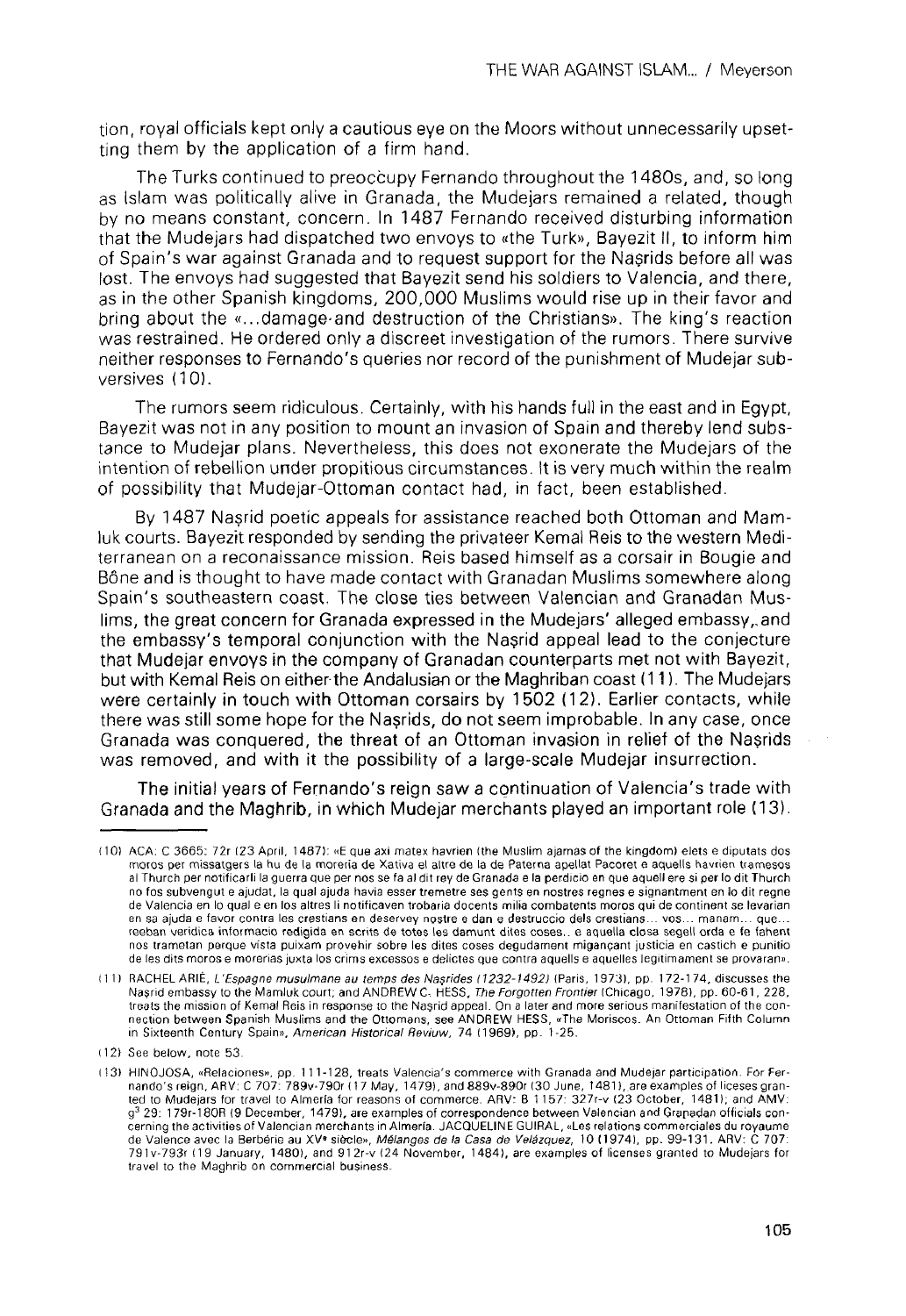There also persisted the accustomed nuisance of Mudejar collusion with the Granadan «almugavers» and Maghriban corsairs who raided the kingdom in quest of booty and captives (14). In 1481, and again in 1483, Fernando deplored the fact that «almugavers» were secretly entering Valencia from Granada and perpetrating many crimes agaínst the persons and property of Christians travelling on the kingdom's roads. The raiders were making themselves inconspicuous by mixing in the Mudejar morerías. As a remedy, the king commanded that all Muslims travelling by unaccustomed routes were to be seized and brought before the bailiff general for judgement. The guides, presumably Mudejars, captured in the company of enemy Muslims were to be punished in exemplary fashion (15). Entire morerías, the majority of whose inhabitants probably turned a blind eye to the comings and goings of the Granadan visitors, would, therefore, escape chastisement. The measure had some success. Afew Mudejars were arrested for the crime of «collera» —the kidnapping of Christians for sale as slaves in Islamic countries (16) — , «almugavers» were captured (17), and Muslims travelling on prohibited backroads were apprehended (18). The depredations of the «almugavers» and their Mudejar colleagues ceased after 1483, when the escalation of the war against Granada forced the Nasrids into a defensive posture (19).

Mudejar travel to the Maghrib for purpose of trade and visiting kinfolk (20), and the presence in Valencia of Maghriban merchants (21) and Maghriban and Granadan

<sup>144)</sup> JUAN TORRES FONTES, «La Hermandad de moros e cristíanos para el rescate de cautivos», in *Actas del I Simposio*<br>I*nternacional de Mudejarismo* (Madrid-Teruel, 1981), 499-508, discusses this problem, and the appendix text of an order of Isabel (21 May, 1483) demanding the punishment of Murcian Mudejars who protected Granadan raiders.

<sup>(15)</sup> ARV: 8 1157: 119r-120r (15 September, 1481): «...considerat que de tots dies cometen molts e diversos dans per los camins del regrie de Valencia en les persones bens e mercaderies deis crestians vassalls e subdits nostres e altres passatgers… los quals son fets e perpetrats per alguns infeels e moros qui entren occultament e amagada de les parts e terres<br>de Granada en lo dit nostre regne de Valencia en lo qual per les grans moreries quey son augmenten de pera fer majors dans... en detriment... e evident dan de nostres subdits e vassalls crestians com los moros vagen segurs per lo dit regne sens esser los fet dan aigu... ordenam ab la present provisio real... que tota hora e quant per qualsevol persones... serán presos qualsevol moros e les robes diners joyes entrant passant exint e tornant sen per lo dit nostre regne de nits o de día per vies insolites e camins no acostumats que les persones e bens deis dits moros... sien portats davant lo nostre batle general... e que aquell sia tengut judicar aquell tal moro o moros, que si algu o alguns adelils seran presos en la dita companyia de moros que aquell o aquells sien donats... a nos e a nostres officials perqué... justitia... sia administrada a castich de aquells e a example de les males gents...». ACÁ: C 3633: 117r-v 110 February, 1483), is a reiteration of the above provisión. Probably in relation to this problem was the royal proclamation made in 1481 that all Muslims and Jews must symbols wear distinguishing them from Christian. ARV: MR 92: 321r. In ACA: C 3665: 20v-21r (5 December, 1486), Fernando explicitly cites the Mudejars's failure to wear symbols as being a factor which enables them, incognito, to assault and kidnap Christians: «...se segueix que per no anar senyalats los dits moros ans vestits indifferentment com a crestians.. e sens barbes ni toques ni altres senyals de moros se fan de totes dies de moltes insults e desordens cativant crestians e aquells injuriant e maltractant e jahent ab crestianes...» However, by 1486, Christian captives, if they were, in fact, taken, probably would have been handed over to Maghriban rather than to Granadan Muslims.

<sup>16)</sup> ARV: C 126: 124r-v (3 March, 1480), and ARV: C 304: 71r-v (26 May, 1480), deal with cases of «collera», as does<br>ARV: C 131: 90v-r (30 July, 1483): «Expositione per humili pro parte Ali Jabbeu ville de Asp vassalli… Jo de Corella Comitis de Cocentayna Maiestati nostre facta precipimus quemadmodum his jam elapsis diebus ipse inculpatus delatus et accusatus fuit per Petrum Martínez Berganti procuratorem fiscí nostri de crimine intercipiendi et captivandi christianos scilicet quod sarracenis qui ex sarracenorum terra videlicet ex Regno Granate in Regnum nostrum Valentie uti fieri solet venirint ut christianos captivos secum adducerat consilium auxilium et favorem dabet atque prestabat».

<sup>(17)</sup> ACÁ: C 3605: 85v-86r (7 December, 1480), deals with the case of «almugavers» captured in the lánds of the Infante Enrique, the Duke of Segorbe, although this was before Fernando's measures took effect. ACÁ: C 3605: 118r (28 September, 1481):.«almugavers» are captured in Murcia.

<sup>(181</sup> ARV: B 1157: 156r (7 January, 14821: Mudejars travelling on a prohibited route between Tibi and Cocentaina are apprehended.

<sup>(19)</sup> This is suggested by the absence of evidence of further «almugaver» activity. ACA: C 3649: 150v-151v (6 April, 1492), shows how well the kingdom's roads were controlled. Murcian Muslims could enter the kingdom only through the city of Orihuela. Thus, once the war had ended, the lord of the Valle de Ricote in Murcia asked that these travel restrictions be lifted.

<sup>(201</sup> See note 13. ARV: C 707 also contains numerous examples of Mudejars travelling to the Maghrib on family business, such as 796v-797r (12 January, 1480), a license to Azmet Gallinayre of Oliva to travel to Tunis «per recaptar una herencia de hun parent seu que allí es mort»; or 914r-v (26 November, 1484), a license to Muhammad Perpir of Valencia to go to Tunis «per veure hun jerma de aquell que te en la dita ciutat e per haver una herencia».

<sup>(21)</sup> Guiral, «Relations commerciales», pp. 107-111. However, Guiral'sarticle needs some correction. Her graph and tables, pp. 123-124, 131, suggest that there were not any Maghriban merchants in Valencia between 1493 and 1502, when, in fact, the registers ARV: B 1160 (e. g., 915v-916r), B 1161 (e. g., 15v-16r), and B 1162 {e. g., 123v-124r) contain safe-conducts permitting one year of residence in the kingdom to Maghriban merchants.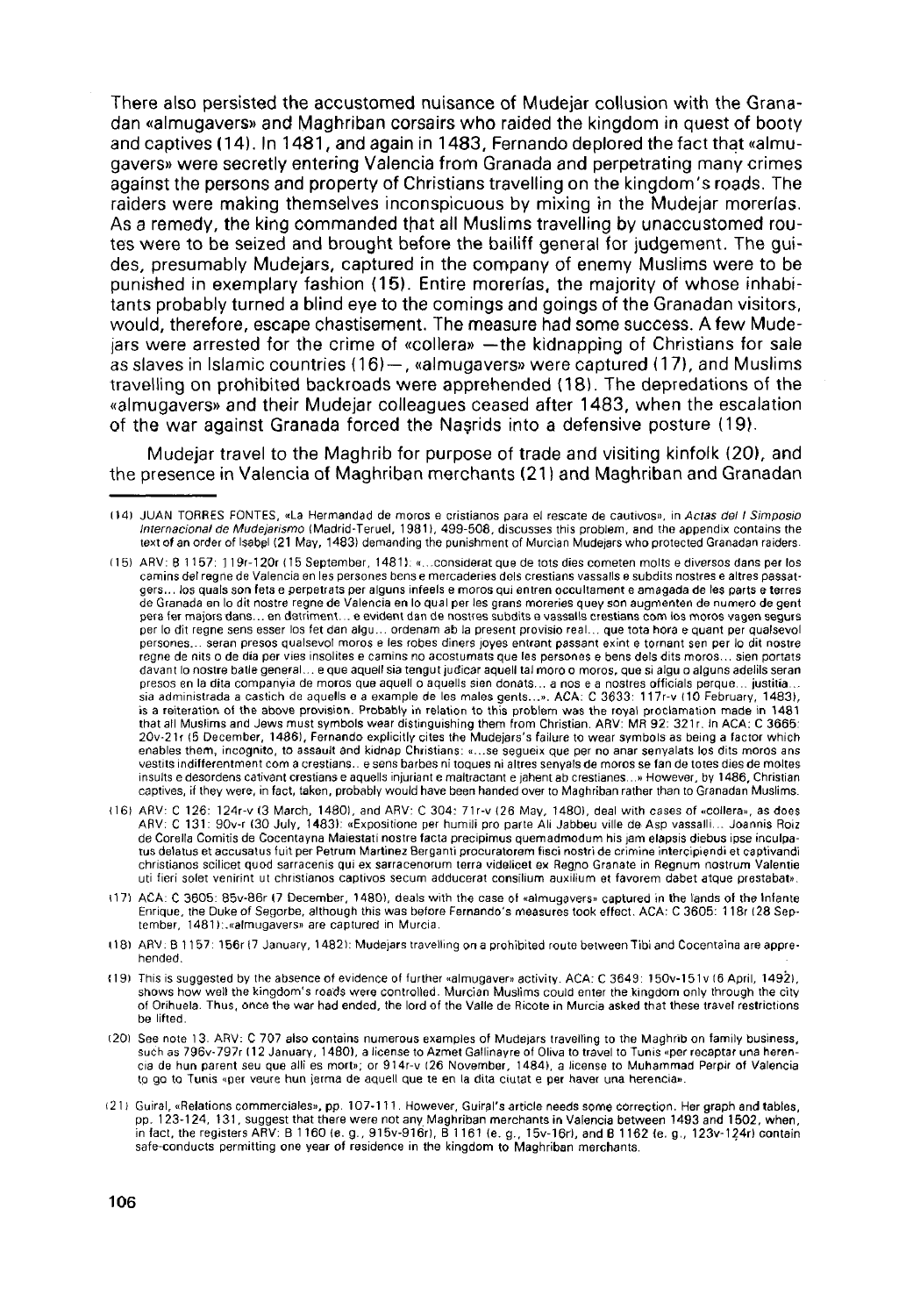captives, some of whom, once ransomed, remained in Valencia (22), provided Maghriban corsairs with a potential network oí spies and guides who could facilítate their infiltration of Valencian territory. Although Mudejar insurgence of this sort was by no means widespread, it was sufficiently vexatious to prompt the bailiff general to prohibit the ownership of fishing boats by Mudejars, so that they could not, under pretense of fishing, lead corsair galleys to Valencia's shores (23). Indeed, a Mudejar of Cocentaina was captured in the company of 100 raiders from Oran (24). Even more striking was the information that a Muslim from Oliva was piloting a corsair fleet (25).

The absence of energetic royal action to curb such Mudejar activity can in part be explained with one of the arguments of Valencia's nobles against the conversion of the Mudejars in 1502. They maintained that Mudejars often advised Christians of the coming of corsairs (26). In 1503, while requesting that their Muslim vassals who had fled to the Maghrib be allowed to return to Valencia, certain lords emphasized that while their vassals were in África they did not capture Christians, rather they picked up information regarding «...the damage that the Moors from beyond would like to do (27)». Fernando, impressed, complied. Thus, the intelligence network between Muslims of opposite Mediterranean shores could work both ways, sometimes to the kingdom's benefit.

The exigencies of the decade-long crusade against Granada did not drastically alter Fernando's Mudejar policy. Strategies were not adapted for the eventuality of a Mudejar rising in Granada's favor, ñor were preventive measures taken beyond the investigation of rumors. The Mudejars were not significantly disturbed in their local economic and social pursuits. The only restrictions imposed were those limiting Mudejar travel to the regions of the kingdom closest to Granada and the passage of Muslims between Valencia and the Maghrib. So as not to curb Mudejar commercial activity any more than was absolutely necessary, the restrictions were relaxed in 1491, when victory seemed at hand (28). The probable opposition of the nobility, capable of con-

<sup>(28)</sup> Leopoldo Piles, «La situación social de los moros de realengo en la Valencia del siglo XV,» Estudios de Historia Social de España, I (1949), p. 258, notes that it had been established by Alfonso V in 1418 that Muslims from areas north of the Jijona River could not travel south of the Jijona or to Castile with out the permission of the bailiff general. The registers ARV: B 1156-1162, contain licenses for travel beyond the Jijona. The number of licenses granted during the years of my study are as follows:

| 1479: 29 | 1491: 70 |                                 |
|----------|----------|---------------------------------|
| 1480: 25 |          | 1492: 55 (42 may go to Granada) |
| 1481: 38 |          | 1493: 57 (25 may go to Granada) |
| 1482: 34 |          | 1494: 22 (13 may go to Granada) |
| 1483: 26 |          | 1495: 12 (3 may go to Granada)  |
| 1484: 30 |          | 1496: 9 (2 may go to Granada)   |
| 1485: 18 | 1.497:5  |                                 |
| 1486: 22 | 1498:    | 8 (8 may go to Granada)         |

<sup>(22)</sup> Vicenta Cortes, La esclavitud en Valencia durante el reinado de los Reyes Católicos (1479-1516) Valencia, 1964), is a useful, though by no means exhaustive, treatment of the problem; and.Guiral, «Relations commerciales», pp. 114-116, 126-129. Also, see below, note 38.

<sup>(23)</sup> ARV: C 596: 147r-v (7 June, 14941; «En aquestvostre Regne de Valencia de alguns anys en ca se son seguits grans inconvenients a causa que los moros que stan en les viles e lochs maritims de aquest vostre Regne de Valencia teñen arcs e barques de peixcar... e sots color de exercir la dita art de peixcar son receptats en aquest Regne per aquells moros stranys ab fustes pera cativar los crestians...».

<sup>(24)</sup> ARV: C311 : 254v-255r (6 June, 1502): «...vos diem tacan del moro de Cocentayna que fonch presen la dita cavalcada quis diu tenin en la presa en cas que per justitia no haja a esser condempnat a mort per esser de la terra e trobarse ab losenemichs...» ARV: B 195: 65r-v (30 April, 1502): a captured corsair from Oran confesses that his party was guided from Guardamar inland to Rojales by a Mudejar of Albatera.

<sup>(25)</sup> AMV: g<sup>3</sup> 33: 249r (2 April, 1501): «...en Ora an armat sis fustes ...e que venen per pilot de Bablaguer moro de Oliva.»

<sup>(26)</sup> ARV: C650: 243r (12 April, 1502): «...fins ara en aquest regne en lo temps que los moros no tenien recel...de esser forgats...ferse crestians...quant fustes algunes de moros venlen en aquest regne los moros del dit regne eren en avisa deis crestians com es vist per speriencia moltes vegades.»

<sup>(27)</sup> ARV: B 1162: 428v-429r (1 April, 1503): «...nos ha seydo fecha relación los dichos moros al tiempo que se fueron no se levaron cristianos algunos ante dende alia han dado algunos havises del danyo que los moros de alende querían fazer. E que voluntariamente se quieren volver a vivir a esse Reyno como solían...»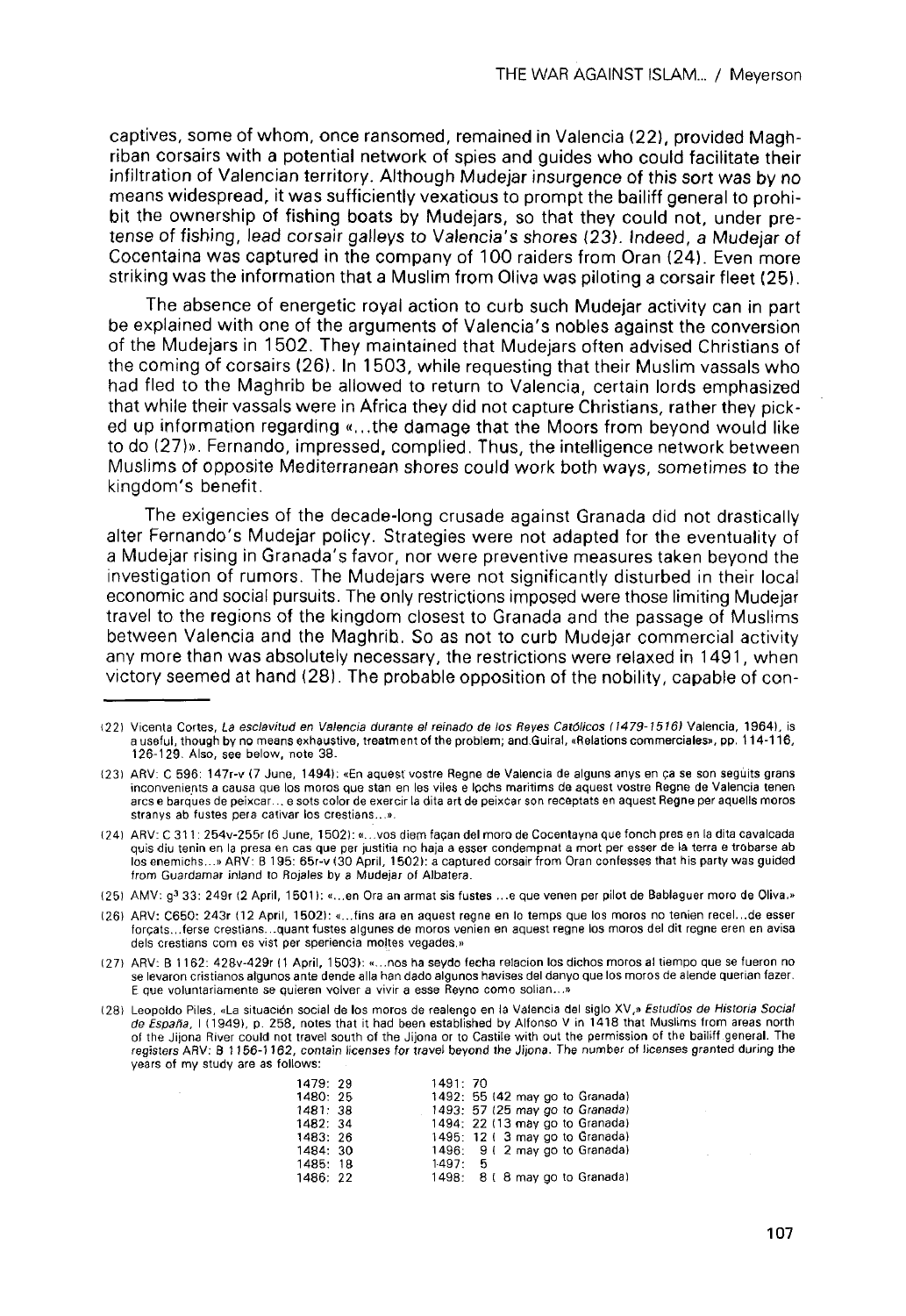trolling their own Muslim vassals, and the size of the Muslim population dissuaded Fernando from an excessively repressive policy that might have provoked a rebellion more quickly than the war itself.

In general, Fernando was confident that Christian dominance in Valencia would circumscribe Mudejar disloyalty to the few who intrigued with «almugavers» and corsairs. Given the weakness of the Nasrids before the combined power of Castile and Aragon, he could afford to be somewhat lax. It is significant that he became wary of the Mudejars only with respect to the Turks, the one Islamic power with substantial offensive capabilities. The king's confidence was well-founded, for not a Mudejar sword was unsheathed in defense of the beleaguered Nassrid sultanate.

Yet, it may be that the Mudejars were more willing to empty their purses in support of the Nasrids. In 1487 it was reported that they had been sending large annual subsidies to the sultan since 1481. The fuqaha' (alfaquis), who were responsible for collecting the funds, were also leading their congregations in a prayer that beseeched God to exalt the sultan and to destroy Fernando and his hosts. The king, exasperated, ordered investigation and, if necessary, punishment (29). Although the documents are otherwise silent on this matter, it seems reasonable that, in lieu of military activity, Valencia's Muslim minority would have resorted to financial aid and prayer on behalf of that remnant of al-Andalus to which they were bound by religion and kinship (30). Indeed, their effort to make contact with the Turks on the Nasrids' behalf, if true, is another indication of their deep attachment to the Granadan sultanate, Still, beyond the inaudible sinking of Muslim hearts, the fall of Granada had no further reverberations in Mudejar Valencia.

| 1487 17  |   |       | 1499: 13 (12 may go to Granada) |
|----------|---|-------|---------------------------------|
| 1488: 19 |   |       | 1500: 2 (2 may go to Granada)   |
| 1489: 13 |   |       | 1501: 2 (Castilian Mudejars)    |
| 1490:    | в | 1502: |                                 |

Taking into accout economic fluctuations —since the majority of the Mudejars travelled south for commerce— I have attributed the moderate decrease in the number of licenses granted from 1485 through 1490 to a more stringent wartime policy. The sharp increase in 1491 perhaps reflects a reaction to the relaxation of the previous stringency. The continuing high level in 1492 and 1493 can be attributed to post-war population shifts (Valencian Muslims retrieving relations for settlement in Valencia, ransomed slaves already residing in Valencia returning to Granada for personal business, and Valencia's Muslims taking advantage of the opportunityjo visit Granadal, whereasthe marked decrease after 1495 perhaps reflects a gradual cordoning off of the former sultanate as an aid to Talavera's missionary efforts. The mere trickle from 1500 through 1502 was due to the revolts in the Alpujarras and the conversión of the Muslims of Granada, Murcia, and Castile.

Regarding the passage of Muslims between Valencia and the Maghrib, see note 21 . Guiral's data, «Relations commerciales,» pp. 123-124, 131, is accurate for the years before 1493. ARV: C 707 shows that between 1484 and 1491 there were no licenses for travel to the Maghrib granted to Mudejars. There was a very sfight resumption of Mudejar travel in 1491: six licenses were granted, though three wereto Castilians and one to an Aragonese Mudejar. Unfortunately, there are no registers following ARV: C 707, which terminates in 1491. Given the fact that Maghriban merchants continued to come to Valencia throughout the 1490s, even during the years of the crusade against África, there is no reason why Mudejars should not have resümed their visits to the Maghrib, particularly when one considers that the majority of the Mudejars had been travelling to Tunis, with which city Fernando maintained consistent commercial relations.

- (291 ACÁ: C 3665: 20v-21r (5 December, 1486): Fernando mentions the repon that the kingdom's morerías were sending the the sultan an annual subsidy of the value of the skins of the animals they had killed. ACA: C 3665: 72r (23 April, 1487) gives more detail: «Com siam informats que les aliames de moros de aquex nostre regne de Valencia axi de realench com altres axi aliamalment com singularment...de sis anys en ça havrien fets diversos socossos e subvencions de moltes quantitats de peccunia en grants sumes al rey de Granada...dipputant alfaquis e persones en cascuna aliama a plegar e rebre de cascun moro les dites subvencions e remetent les dites quantitats cascun any al dit rey perqué de aquells fos ajudat en sa deffensio e contra aquesta sancta empresa... encara los dits moros e los alfaquins de dites morenes del dit temps de aquesta empresa en ca havrien ordenada una certa oratio e aquella fan de continuu en ses ores contenent en effecte que Deu exalte lo dit rey de Granada e que destruesta a nos e a totes nostres gents ab altres leges paraules de blasfemia que offenen les orelles.» See note 10 for Fernando's order that these rumors be investlgated.
- (30) Hinojosa, «Relaciones,» p. 104, suggests thatamong Valencia's Mudejars the Nasrid sultán exercised «...una ciertt jefatura, teórica al menos, en el campo espiritual...», emphasizing that in 1455 the sultan had expressed considerable anger to the jurats of Valencia over the attack on Valencia's morería. One might also conjecture that Mudejars invoked the name of the reigning Nașrid in their Friday prayers. ARV: C 707, contains instances of Mudejars travelling to Almería<br>on family business, such as Amet Biale of Castellnou, 786v-787r (12 May, 1479), or to study Arabic, such Galip of Játiva, 820r-v (19 April, 1480).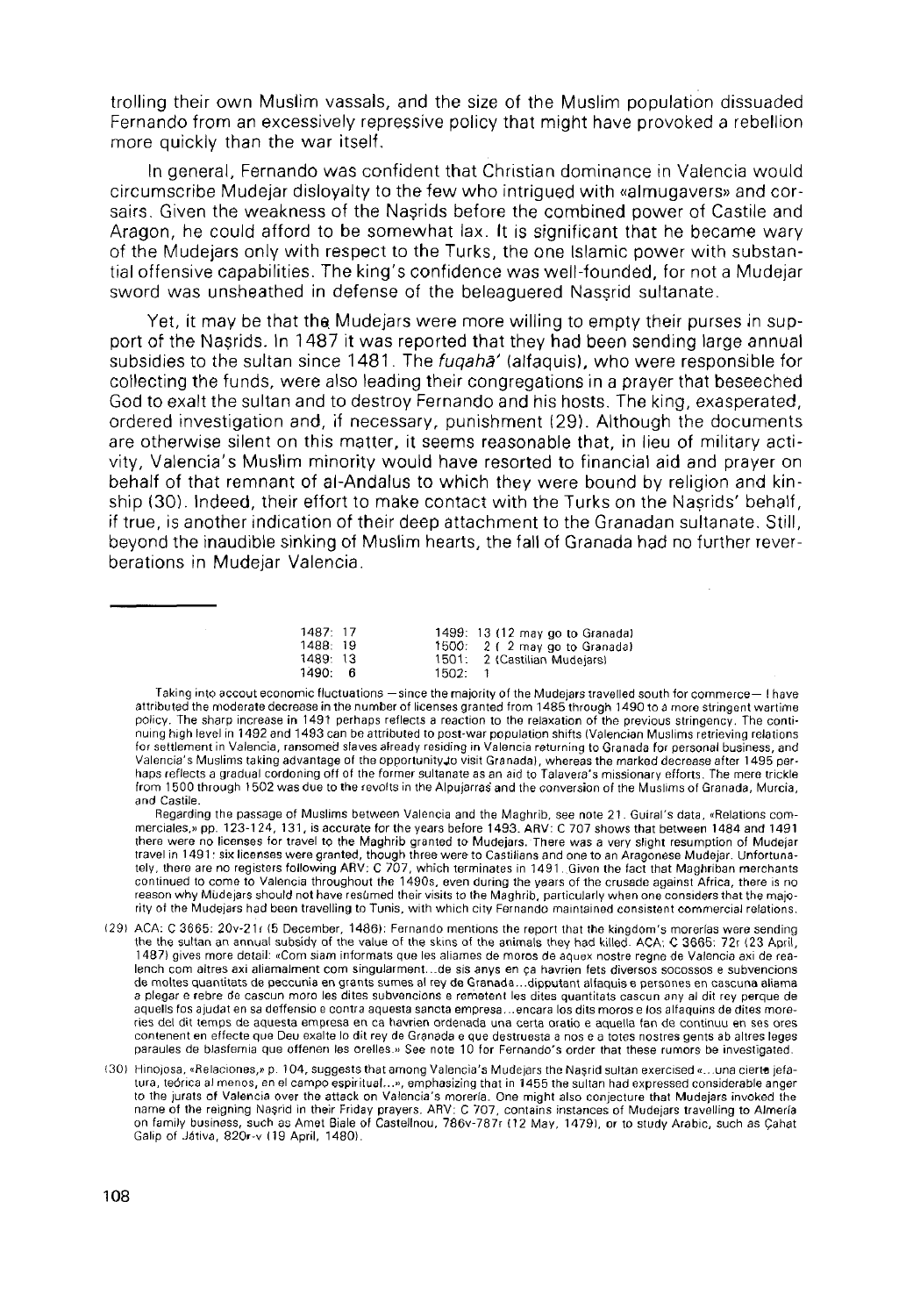Fernando's post-war policy was an expression of his belief in the continuing viability of Mudejarism. Satisfied that Valencia had survived the shocks of the Granadan campaigns and the worst of the Ottoman threat without major incident, he encouraged the settlement of Granadan Muslims in a number of Valencian localities (31). Also, he permitted Muslim travel from Valencia to the new kingdom of Granada (32). Unfortunately, Fernando's relatively «liberal» policy was to be thwarted by the extremism of Isabel and Cardinal Cisneros.

The Mudejars' quiescence during the war years can be explained by their awareness of the realities of power which neither the distant progress of the Turks ñor the desultory raids of corsairs could change. The growth of Christian population in Valencia —approximately seventy per cent of the total by the mid-fifteenth century— and the increasing solidification of the structures of Christian authority brought home to the Mudejars the futility of rebellion (33). Moreover, the debility of the States of western Islam offered them little prospect of succor in the event of their rising (34). Only the Turks raised a faint glimmer of hope, but that quickly faded. Finally, more than two centuries of life under Christian rule had inured them to their subject status. The conditions which had made the Mudejar bristle in the thirteenth century were accepted with greater equanimity in the fifteenth.

This is not to suggest that the Mudejars were insensitive to the plight of their fellows. On the contrary, they displayed considerable commitment and sense of responsibility for their Muslim brethren, but they did so in áreas where they could be most effective. Rather than making war, they aided prisoners of war; and rather than vainly rebelling against their Christian lords, they acted on behalf of the victims of oppression. Mudejars helped Muslim prisoners break out of seigneurial jails (35); they spirited away from brothels Muslim women forced into a life of prostitution (36); and at times they violently resisted the efforts of royal officials to punish members of their communities (37). Most impressive was Mudejar assistance to slaves and captives, which seems to have been organized among the kingdom's morerías. Runaways were hidden in the morerías and were given boats for escape to África. Captives were ransomed and then either sent home or welcomed as permanent community members (38). In this way the Mudejars met the claims made on them by membership in an

<sup>131)</sup> Sonne examples are ARV: C 148: 214r-v (4 September, 1493): Fernando settles Muslims from the city of Granada on lands held by the bailiff general near Orihuela, and the new vassals swear to remain there for five years; ARV: B 1160: 18v (28 January, 1491): Amir Algaras from the Valí de Uxó travels to Almería in order to bring back his mother and sister for relocation in Valencia; and ARV: B 11 59: 251r-252r (25 October, 14891' Muslims, originally of Vera, come from Oran to speak with Fernando regarding the settlement in Valencia of others  $m$ om Vera, still in Oran.

<sup>1\*32)</sup> ARV: 8 1160: 646v-647r (26 March, 1493): Fotaya Cot of the Valí de Uxó is granted license to go to Granada to study Islamic law. AR V: B 1160; 554v-555r (27 October, 1492): a family of ransomed slaves from Málaga is granted permission to return to Málaga to visit relatives; they are royal vassals and will be returning to Valencia.

<sup>(33)</sup> Regarding the change in the Muslim-Christian population ratio, I am, for the moment, following María del Carmen Barceló Torres, Minorías Islámicas en el País Valenciano: Historia y Dialecto (Valencia, 1984), pp. 64-70. I have not yet drawn my own conclusions on this question, though I doubt that they will differ substantially from the 30:70 per cent ratio. Suffice it to say that the thirteenth century situation of Christians awash in a sea of Muslims had, by the mid-fifteenth century, reversed. The decreasing incidence of Mudejar rebellion parallels the increase in the Christian population.

<sup>(34)</sup> Hess, op. cit., pp. 11-25, contrasts the political and military weakness of the Islam icwest with thestrength and gunpowder technology of the unified Castile and Aragon. See also, Jamil M. Abun-Nasr, A History of the Maghrib (Cambridge, 1975), pp. 119-166; and Arié, op. cit., pp. 129-178.

<sup>(35)</sup> ACÁ: C 3633: 79v-80r (25 February, 1479), and ARV: C 139: 72v-73v(19 May, 14951, discuss the attack of Muslims of Ressalany on Dos Aguas to free Muslims held prisoner there. ARV: C 148: 148v-149r 112 February, 1493): a Muslim is freed by coreligionists from the jail of the seigneur of Albatera.

<sup>(36)</sup> ARV: B 1160: 1 7v (25 January, 14911.

<sup>(37)</sup> For example, ARV: C 148: 142v-143v (25 January, 1493): the amín and jurats of Matet resist the efforts of the governor's officials to seize two Muslims who had fled from the place of Gaibiel.

<sup>(38)</sup> One chapter of my doctoral dissertation will be devoted to the subject of Muslim slaves, both Valencian and foreign, and how the institution of slavery served, on the one hand, to define the inferior status of the Mudejar, and, on the other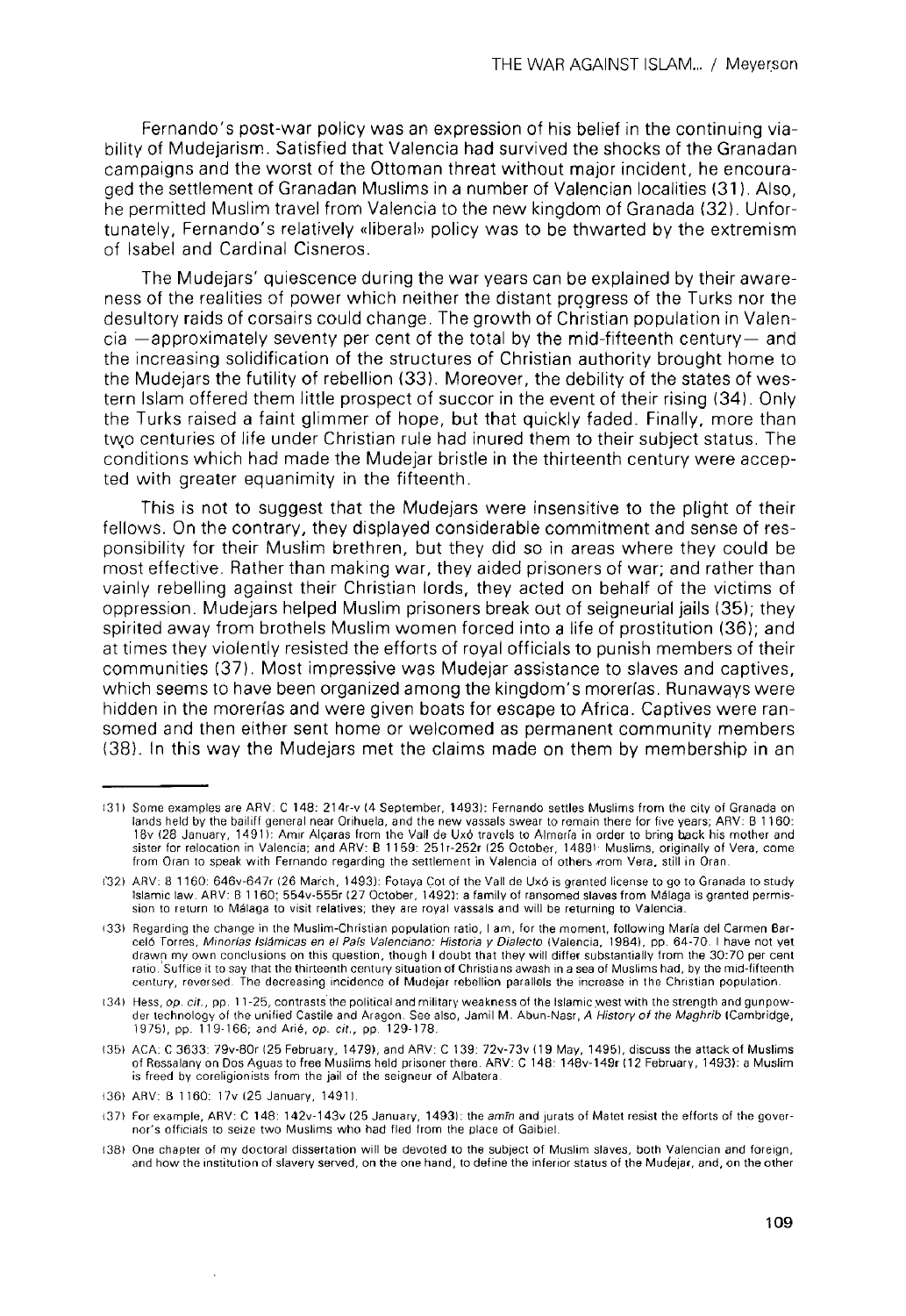international Islamic community without rashly inciting the wrath of a king whose power they could not hope to challenge.

Despite all that has been said about the possibility of Mudejar disloyalty, one must not assume that all or even most of Fernando's Muslim subjects understood contemporary events in terms of Muslim-Christian confrontation, or that each one contemptated what might be done for the cause of Islam. Beneath all the crusading rhetoric lay the weighty determinant of self-interest. In a world where «realpolitik» was as important as ideology in the formation of alliances (39), where Granadan and Maghriban Muslims preferred to remain in Christian Valencia (40), and where Christians smuggled arms to Muslims and piloted their ships (41), it is no great wonder that most Mudejars were reluctant to risk physical security in Valencia in support of a divisive Maghrib or a declining Granada. Even within Valencia Muslims expended as much energy in internecine quarreling and family feuding as they did in cooperative defiance of Christian authority (42).

The rumblings of change and the origins of crisis for Valencia's Mudejars issued neither from the crusades against Islam ñor from within Valencian society itself, but from Granada and Castile where Isabel and Cardinal Cisneros were eliminating Mudejarism. Cisneros' brand of conversión by coerción sparked Muslim revolts in the Albaicín and in the Alpujarras through 1500 and 1501. Once the revolts were quelled Granada was completely «Christianized», and by February, 1502, Castile's Mudejars were offered the choice of baptism or expulsión (43).

If Fernando thought that his own kingdoms could remain immune to this tragedy of conflict and conversión, he was grievously mistaken. Certain elements of Valencia's Christian populace, who had abstained from anti-Mudejar violence despite the continual preaching of the crusade against Islam, began early in 1500 to murmur that Valencia's Muslims ought to convert, either voluntarily or by compulsión (44). These

hand, to strengthen the bonds of group solidarity within the Mudejar community and between that community and the<br>wider Muslim world. Some pertinent documents are: ARV: B 1431: 374r (31 October, 1493): the bailiff general zes that the problem of runaway slaves is great owing to the aid the runaways receive from other Muslims; ARV: C 650: 251r-253r (6 July, 1502): Fernando's lieutenant in the kingdom orders a general investigation of Mudejar assistance<br>to runaways; ARV: C 127: 125v (27 May, 1480): one of several instances in which a runaway disappeared in t of Mudejars buying or ransoming captives, in which the aljama of Valencia purchases nineteen Malagan captives, all<br>over sixty vears of age: and ARV: B 1431: 344r-375r (1493): the case of a fagih from Tunis who remained in after having been ransomed by its aljama.

<sup>139)</sup> This was long the case in the westem Mediterranean. For instance, see Charles Emmanuel Dufourcq, L'Espagne catalane et le Maghrib au XIIIe et XIVe siècles (Paris, 1966), and Abun-Nasr, op. cit., pp. 119-166. That it continued to tative strive wagter to call the United States in the Mamluks against the Ottomans, and by the rerouteing of his African crusades toward Naples when it suited his interests. One important change was the union of Aragon and Castile, which rendered the Nasrids incapable of playing off one Christian kingdom against the other.

<sup>(401</sup> See notes 31 and 38.

<sup>(411</sup> This was another established Mediterranean practice. See Robert Ignatius Bums, «Renegades, Adventurers, and Sharp Businessmen; The Thirteenth Century Spaniard in the Cause of Islam,» Catholic Historical Review, 57 (1972), 341-366. ARV: B 1158: 73v (30 August, 1485): arms intended for illicit sale in the Maghrib are found on a Christian, ship; and ARV: C 650: 253r-v (18 July, 1 502): Johan Andreu of Ibiza is reponed to be piloting a corsaír fleet gathering in Bougie and Algiers.

<sup>(42)</sup> Divisiveness within the Mudejar community is another theme I will treat in a sepárate chapter. It is abundantly clear from the documentation that the victims of Mudejar violence were most often Muslims, not Christians. One example is ARV: C 129: 142v-143v (13 September, 14811: Yüsuf Cabot, a royal vassat in Játiva, originally from Valldigna, returns to the valley and, with accomplices, murders a Muslim of Tavemes. The registers ARV: B 217-221 contain official truces established between feuding Mudejars.

<sup>(43)</sup> Miguel Ángel Ladero Quesada, Los Mudejares de Castilla en tiempos de Isabel I (Valladolid, 1969), pp. 69-82; and Hillgarth, op. cit., pp. 470-483.

<sup>(44)</sup> AMV: g<sup>3</sup> 33: 214r (29 February, 1500): the jurats of the city of Valencia inform Fernando of this problem. Regarding the question of popular Christian response to the preaching of the crusades in Valencia, although Fernando had to reprimand preachers in Zaragoza for inciting the populace against the Mudejars —ACÁ: C 3605: 136r (13 April, 1482), and ACA: C 3567: 152r (8 February, 1496) — this does not seem to have been a problem in Valencia. Only Maghriban merchants were assaulted, probably as a result of the preaching of the crusade against África, and royal proclamations against this were made in 1496 and 1497: ARV: MR 106: 245r (1496), and ARV: MR 107: 245r (14971.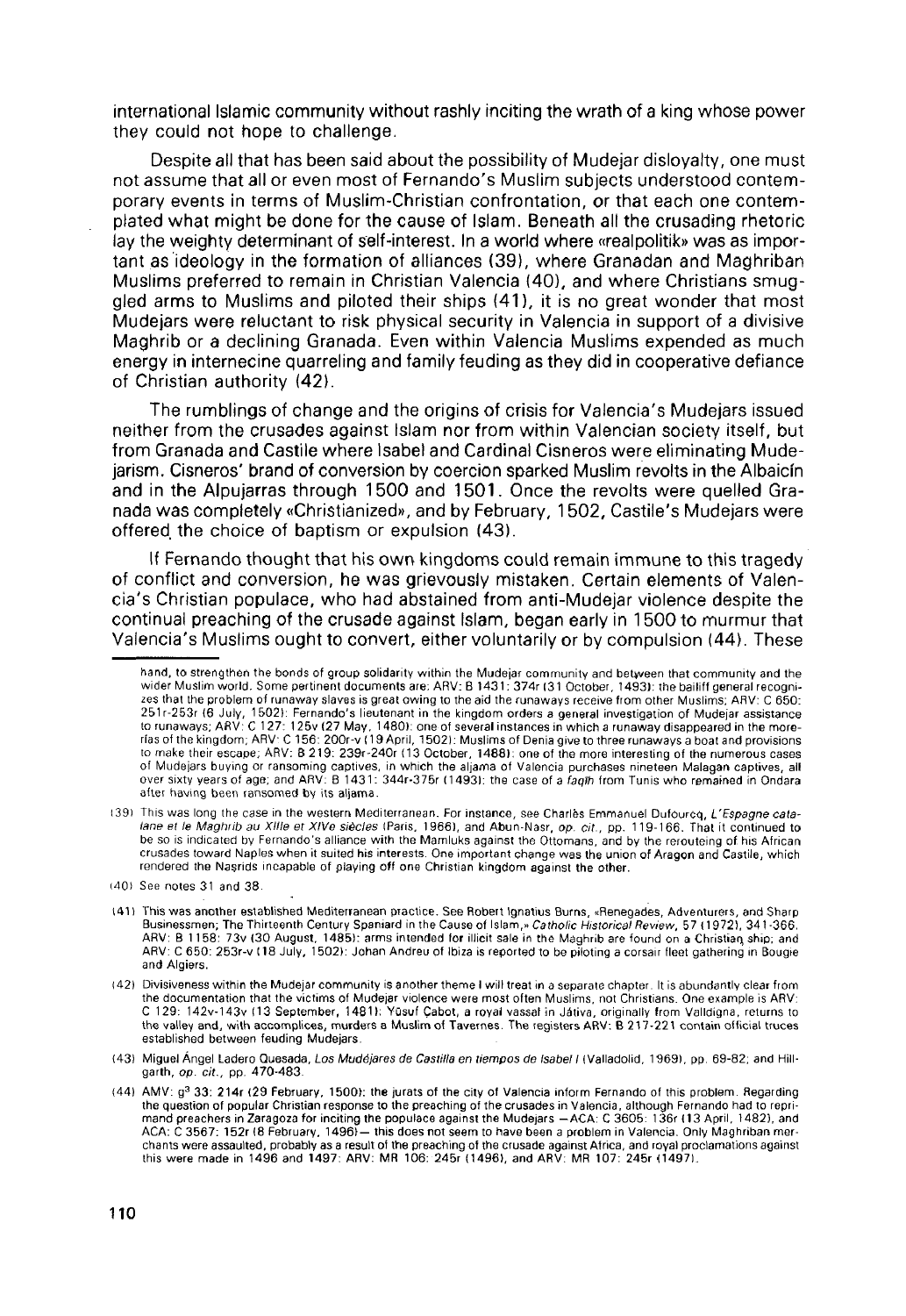rumor-mongers, approving of Cisneros' methods and perhaps frightened that Muslim rebellion would spread to their kingdom, threatened to foment a wave of anti-Musüm violence. Fernando responded quickiy and placed all the moreríias of the kingdom under special royal safeguard. He declared the principie that «...our holy Catholic faith in the conversión of the infidels admits neither violence ñor any forcé but complete freedom and devotion». Anyone daring to say the contrary or to inflict physical or verbal abuse on the Muslims was to be punished (45). The king had to issue the same order for Catalonia (46), and again for Valencia in 1502 (47).

In April, 1502, the nobles of Valencia informed Fernando that the Mudejars were gripped by two great fears: that they would be forced to convert or emigrate as were their coreligionists in Castile; and that the Inquisition was going to proceed against them for dissuading their fellows from baptism and for maintaining that Islam was a better religión (48). Having already admonished the Inquisitors, the nobles reminded Fernando that the Mudejars were the economic foundation of the kingdom without whom it would crumble. Already the distraught Muslims had stopped working and paying their rents. Instead, they were selling their property and hiding their goods in mountain caches. Those who had access to boats were leaving the kingdom (49),

Worse still, the Mudejars were being driven to the brink of violence. The nobles warned that there were more than 22,000 households of Muslims who were well armed, had an intelligence network, and lived near impregnable mountain fastnesses. An imprudent move on the king's part could result in the deaths of Christians

(47) ACÁ: C 3600: I91v-192r (20 February, 1502)- Emilia Salvador, «Sobre la emigración mudejar a Berberia. El tránsito legal a través del puerto de Valencia durante el primer cuarto del siglo XVI,» Estudis, 4 (1975), pp. 61-63, transcribes this document, which is a reiteration of the order of 5 March, 1500.

<sup>(45)</sup> ACA: C 3655: 34r-v (5 March, 1500): «A nostra noticia es pervengut que algunes malivoles persones les quals no mogudes per zel de la honor de nostre Senyor Deu no de la religio christiana mas per algunes sinestres e graves intencions han seminat en los pobles de aquex Regne que seria e es nostra intencio e voluntat per força reduyr a la sancta fe e religio christiana tots los moros del dit Regne e encara sembrant altres coses preparades a grans scandals per moure los pobles contra los dits moros e cercar ocasions de alvolotar e levarse contra ells, los quals tement aqüestes novitats ... los dits moros se retrahen de no exir de ses poblacions ni de negociar ni comerciar segons accostumaven per no esser dampnificats en llurs persones e bens. Les quals coses son...tant contraríes a nostra intencio e voluntat com la nostra sancta fe catholica en la conversio dels infeels no admeta violencia ni força alguna sino summa libertat e devocio. E per co declarant vos la intencio e voluntat nostra e volents que los qui tal dien sien castigats e punits e que los dits moros sien preservats.-.prenem e posam en nostra protectio e salvaguarda real totes les moreries...del dit nostre Regne e tots los poblats e habitants en aquelles...e que nengunes persones...no gosen ni presumesquen ño atienten de maltractar de fet ni de paraules ais dits moros,..ni parlar de la conversio de aquels ni ferlos dany en llurs persones ni bens...E si per algu o alguns ab osadía temeraria los sera feta o dita injuria alguna de feto de paraula...ultra les penes que per furs del dit nostre Regne de Valencia... incorreguen en totes aquelles qui son introduydes e disposades contra los qui rompen<br>postra selvaguarda real un ACA: C.3614: 530-545126 March 1500): Fernando assures the Infante Enrique are false and that no action will be taken against the Mudejars.

<sup>¡46)</sup> ACÁ: C 3600: t76v-177r (30 September, 1501).

<sup>(48)</sup> ARV: C 650: 240v-242r 112 April, 1502): «...dues coses que han granment en los ánimos deis dits moros augmentat la pahor que aquells temen la qual james han deposada per nengunes provisions que per vostra Alteza sien stades fetes. La primera la crida que per manament de vostra Alteza es stada publicada en aquex Regne de Casteila que los moros dins cert temps se haien a fer crestians o haien a buydar lo Regne...La segona quels es stat persuadit a donat a entendre jatsia falsament que los Reverents Inquisidors de la herética pravitat volen inquirir e procehir contra los moros de aquest Regne...La qual cosa ha causat en l'animo de aquells tan gran spant que tots stan fora de si matexes perqué dien que de aco negu dells sen pot scusar perque publicament han tengut e tenen en lo present Regne ses mezquites e sos alfaquins los quals publicament los presiguen que la secta de Mahomat es millor que no la ley dels crestians...e que de aço...que se ha de seguir que ells per forca se haien a fer crestians o que sen hagen a fogire anar tots del present Regne...E finalment nos ha paregut a tots que deviem los persones quesom stades eletes per los ditsStaments (military and ecclesiastical) parlar als Reverents Inquisidors...notificantlos que circa aquest negosi sabiem...dels receis que los moros temen e del gran dan que los crestians de aquest Regne ponen rebre moventse algu avolot entre los dits moros...Nos han respost que la intencio dells no es lo que los dits moros se persuadexen.»

<sup>(49)</sup> ARV: C 650: 242r-v (12 April, 1502): «...aquest Regne ab inhicio es stat poblat ab aqüestes heretats de moros e que tota la sustantia e patrimoni de les sglesies deis cavallers e deis ciutadans e altres habitants en lo dit Regne sta en lo fonament de aqüestes poblacions de moros e en la conservacio de aquells. E que la poblacio de aquells es tan gran en aquest Regne que qualsevol destruccio o depopulacio ques seguexca en aquell es perpetualment destruhtr aquest Regne...tots los moros de aquest Regne stan molt alterats e alborotats que no volen fer faena ne acudir a sos senyors a pagarles rendes com acostumaven e que tant com podem treballen en apartar sos bens en les montanyes e llochs hon tienen ells son forts en aquest Regne e en vendre tot lo que poden...los que stan a la marina han furtades algunes barques. Les quals no sabiem...si ab dites barques sen son pasats alguns en terra de moros.»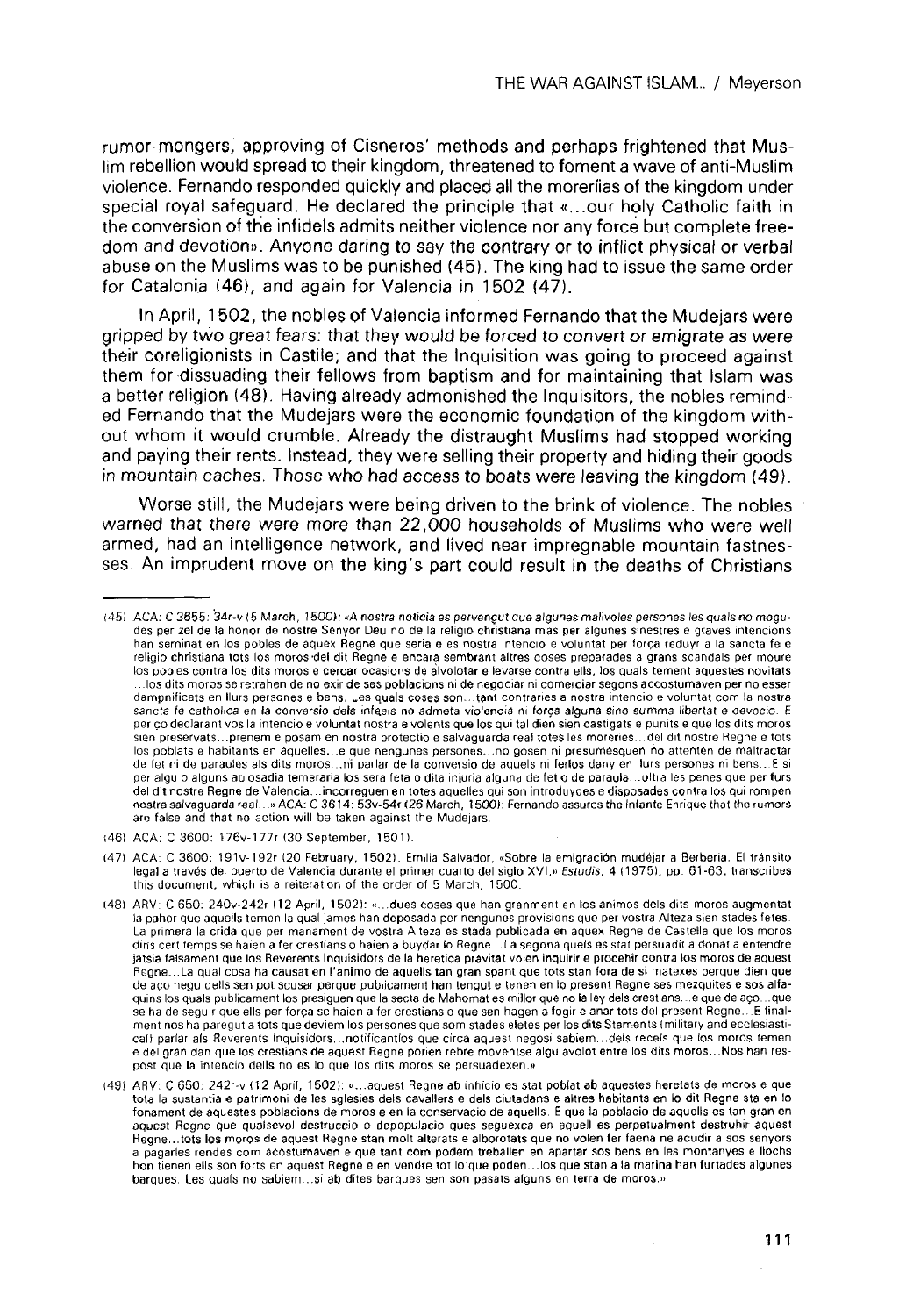and Muslims and in the destruction of much property (50). Fernando had to convince the Muslims that Castilian Mudejar policy woutd not have a Valencian sequel.

The king's initial response, an effort to freeze Mudejar movement, only caused more panic, since the Muslims saw this as a preliminary to their conversion (51). The untimely decisión of Fernando's lieutenant to conduct an inquiry into the Mudejars' abetting of runaway slaves had a similar effect. Muslims continued to flock to Valencia's shores for escape (52).

During these panic-filled months of 1502 there came to the fore the Mudejars' contacts with Maghriban corsairs and their Ottoman allies (53). Muslím piratical activity noticeably increased in 1 502 and 1 503, as did the size and daring of their raiding parties (54). This was linked to peninsular events, since embittered Granadan Muslims had been filling the corsairs' ranks (55). It is clear that when corsairs set sail to plunder and terrorize Valencia's coasts they also had in mind assisting the kingdom's Muslims. Guided by Mudejar ¡ntelligence, the galleys arrived and picked up the Mudejars waiting on the shore (56).

It is significant that in this desperate situation the Mudejars chose flight instead of armed rebellion. On the one hand, it reflects the Mudejars' sense of impotence before Christian power in Valencia. On the other hand, the willingness to abandon

<sup>(50)</sup> ARV: C 650: 242v (1 2 April, 1 502): «...e ques preparen e provehexen be armes a que teñen ses inteliigencies ios huns ab los altres per hon sospitam que no tenen neguna bona intencio...com hi haia pus de vint e dos milia cases de moros e que tenen moltes belles e forts places vent quels sia feta alguna força o violencia en compellirlos a fer crestians via directa o indirecta no façan algun moviment en aquest Regne que seria procurar algun irreparable dan. Car o seguint sen morís de crestians o destruccio de llurs o morts deis moros o destruccio de sos benes en totes maneres es dan pera aquest Regne irreparable.

<sup>(51)</sup> ARV: C 650: 247v-248r (24 May, 1502): «Car no obstant ques diga en la Real provisio que los moros no puguen desvasalíar deis senyors de qui son vasalls e ferse vasalls de altres ni puguen vendré los bens sehents e encara mobles que teñen ne per lo semblant puixen teñir barques ni altres fustes pera pexcar ni entrar en la mar sots pena de cativs e altres penes. Encara que aquests remeys pareguen prima fas...profitosos e mostrants portar repos als dits moros empero nosaltres qui tenim clara noticia dels recels a temors que los dits moros tenen... entenem que los dits remeys... portarien augment dels recels que los dits moros teñen...»

<sup>(52)</sup> ARV: C 650: 251r-252v (6 July, 1502): «...a les portes de les mezquites deis dits lochs han afigit certs cartells ab ios quals citen e manen a les aljames e alamins vells e novells dels dits lochs que per tot lo propasat mes de Juny sien e compareguen en la present ciutat...per respondre davant la...Senyora Reyna (of Sicily, Fernando's lieutenant general in the kingdom) a qualsevol demandes axi civils com criminals...per raho de haver receptat...e amagat catius...Lo que ha fet grandissima operacio en totes los poblacios dels dits moros perque los dits moros dien que aquest modo e forma de procehir nos fa sino a fi de voier los incudir temors dient que las aljamas han delinquit e que per rembre la punicio del crim quels es imposat los sera forcat o de ferse crestians o buydar los Regne...tan gran es la temor de aquells que los dits cartells hun día de dijous foren afigits a les portes de la mezquita de hun lloch appellat Altea terme de Calp que es del noble Don Palafoix de Rebolledo e lo.disapte apres seguent sen anaren lots los vasalls e habitants en lo dit ioch moros los quals eren cent setanta...los quals sen son anats en dues fustes molt poques de Turchs...En apres de la fuyla de aquells se son fogits pus de vint e cinch vasalls de la baronia de Callosa...

<sup>(53)</sup> That the Turks were also involved is indicated in note 52 -«fustes molt poques de Turchs» - and in the reports received by the jurats of Valencia from Ibiza  $-AMV$ : g<sup>3</sup> 34: 4v (3 June, 1502), 10v-11r (16 July, 1502), and ARV: C 650: 253r-v (18 July, 15021— which mention «fustes de Turchs», as well as «fustes de moros» gathering in Bougie and Algiers.

<sup>(54)</sup> AMV: g <sup>3</sup> 33: 290v-291r (1 May, 1502): in response to the increased piratical activity, the capital and the other coastal towns of the kingdom establish a warning system utilizing smoke signáis to advise of the enemy's approach and the size of his forces. AMV: g 3 34: 171r-173r (30 August, 1503): Cullera is sacked by a force of more than 600 corsairs and more than 200 Christian captives are taken. There were other attacks of lesser dimensión, for exampíe, ARV: C 311: 254v-255r (6 June, 1502): the town of Almoradi defends itself against more than 100 raiders from Oran and Tlemsen

<sup>(55)</sup> Fernand Braudel, «Les Espagnols et l'Afrique du Nord de 1492 a 1577,» Revue Afrícaine, 69 (1928), pp. 203-208, suggets that the crusade against África had as one of its motives the eiimination of the activities of Maghriban corsairs, among whom the refugees from Granada proved to be Spain's bitterest enemies. ARV: B 195: 65r-v (30 April, 1502): the testimony of a Granadan Muslim who became a corsair in Oran after residing in Paterna for some years.

i56) AMV: g<sup>3</sup> 34: 2v (27 May, 1502): «...fustes de moros venen a la vora de la mar al stany de Corbera e fan fochs...es gran dan de tota la costa per quant los moros de la costa se creu ques recullen e sen van en les dites fustes...» AMV.  $\frac{1}{9}$  3 34: 11r (16 July, 1502): «...de continu arriben fustes de moros e ab la intelligencia que teñen de alguns moros del present regne que nos partexen de les marines sen parten molts moros de la Vall d'Alfandech e del loch de Piles..» ARV: C 650: 253r-v (18 July, 1502). regarding the report that eighteen Maghriban and Turkish galleys were preparing to sail for Vaíencia, the nobles note, «...los moros de aquest Regne stan tant comoguts per llur temor de esser forcats de ferse crestians que tots se lexaron anar com a desesperáis per recullirse en dites fustes, Maiorment que en aquest Regne es lo Vall de Guadalest e altres lochs per hon los moros poden arribar a mar sens empach algu e que se porien recullir co que teñen ells be percebut e practicat.»